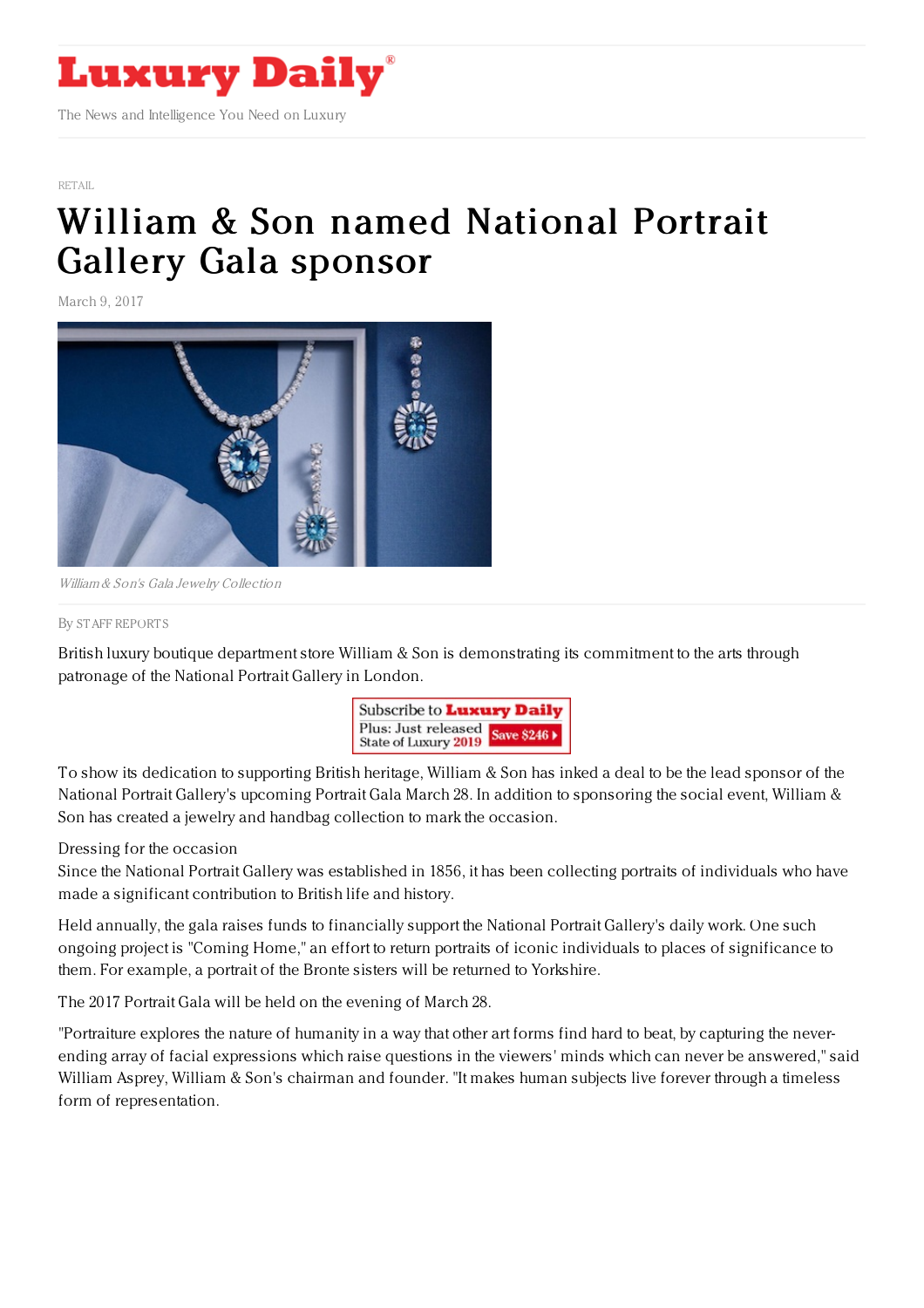

## Illustration of William & Son's Mayfair departmentstore

"The National Portrait Gallery, with its extensive collection of portraits and special exhibitions, gives us all a wonderful insight into past and present lives and makes us question where we have been and where we are going," he said. "Therefore we are delighted to be the lead sponsor of the Gallery's Portrait Gala, to support this important process of education."

In addition to the gala, William & Son has created two collections, with both bespoke and permanent pieces, made in support of its patronage.

The Gala Jewelry Collection will feature jewelry designed by William & Son's in-house designers and handcrafted in British workshops. A necklace and earring suite features ethically-sourced aquamarines and diamonds.



Sketch of William & Son's Gala Jewelry Collection

William & Son's gala jewelry was inspired by the Elizabethan ruffs seen in the "Ditchley Portrait" of Queen Elizabeth I.

The Gala Evening Bag Collection includes a range of hand-embellished evening bags made from exotic skins and